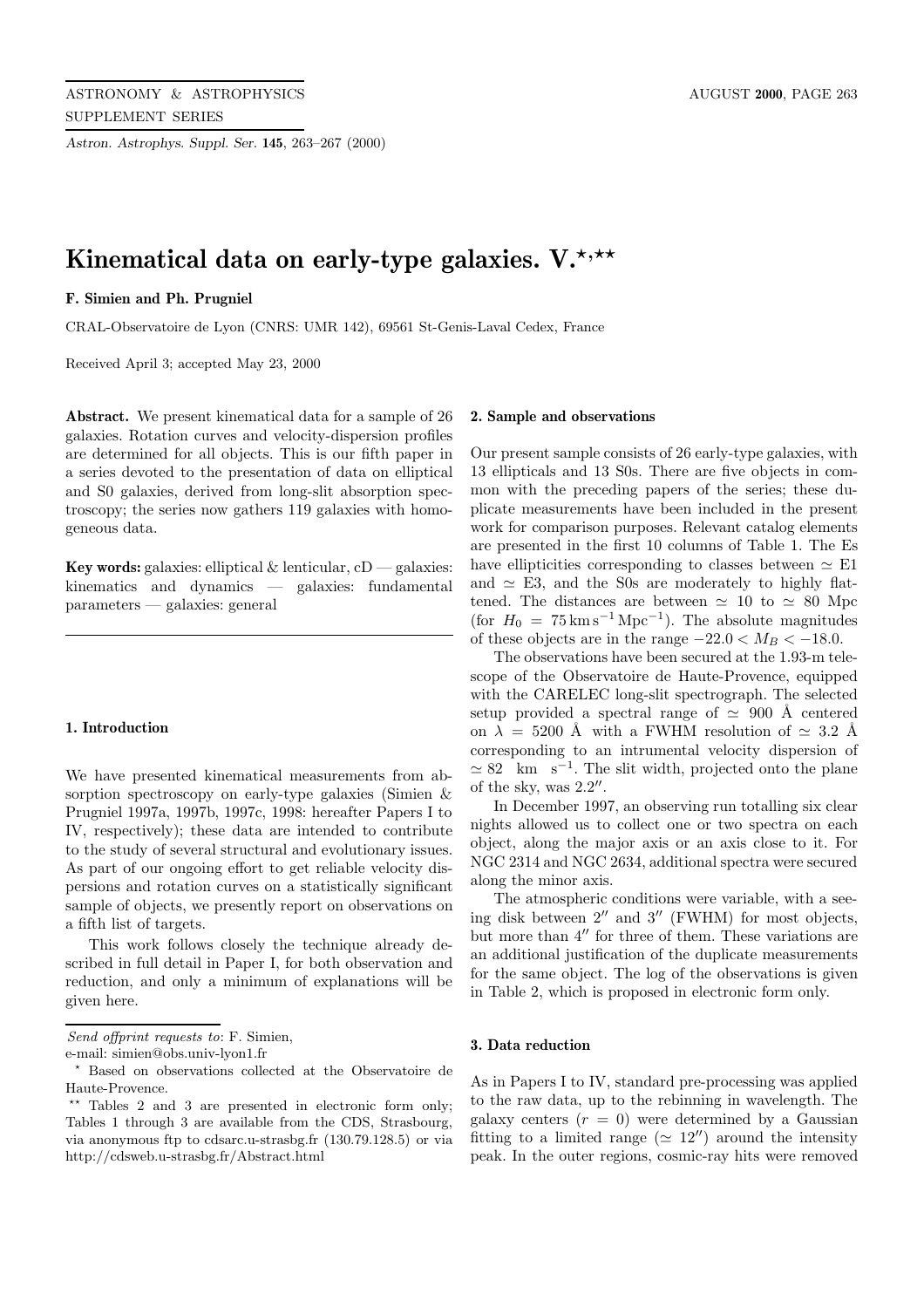**Table 1.** Catalog elements and kinematical results

| Object          | Type             | $\alpha_{1950}$   | $\delta_{1950}$   | $B_{\rm T}$       | $-M_B$       | $r_{\rm e}$ | $\epsilon$ | <b>PA</b>      | ref.           | cz            | $\sigma_0$              | $V_{\rm max}$      | $r_{\rm max}$     |
|-----------------|------------------|-------------------|-------------------|-------------------|--------------|-------------|------------|----------------|----------------|---------------|-------------------------|--------------------|-------------------|
| (1)             | $\overline{(2)}$ | $\left( 3\right)$ | $\left( 4\right)$ | $\left( 5\right)$ | $^{\rm (6)}$ | (7)         | $^{(8)}$   | (9)            | (10)           | (11)          | (12)                    | $\left( 13\right)$ | $\left(14\right)$ |
| IC 0464         | $-3$             | 07 07 14.6        | $+50$ 13 09       | 14.94             | 20.02        | 7.2         | .45        | 50             | 3              | $4818 \pm 19$ | $\overline{21}1 \pm 08$ | $180 \pm 09$       | 27                |
| <b>NGC 0194</b> | $-5$             | 00 36 44.0        | $+02$ 45 42       | 13.09             | 21.13        | 19.7        | .05        | 38             | 1              | $5228 \pm 11$ | $232\pm08$              | $48 \pm 13$        | 20                |
| <b>NGC 0474</b> | $-2$             | 01 17 31.7        | $+030916$         | 12.31             | 20.06        | 34.5        | .19        | 21             | 1              | $2317 \pm 08$ | $163 \pm 05$            | $30 \pm 06$        | 30                |
| <b>NGC 0524</b> | $-1$             | 01 22 10.1        | $+09$ 16 45       | 11.46             | 21.27        | 36.2        | .01        | 38             | 3              | $2379 \pm 15$ | $257 \pm 08$            | $124 \pm 07$       | 38                |
| <b>NGC 0680</b> | $-5$             | 01 47 01.4        | $+21$ 43 22       | 12.66             | 20.54        | 19.2        | .10        | 158            | $\mathbf{1}$   | $2867 \pm 11$ | $214 \pm 06$            | $108 \pm 07$       | 34                |
| <b>NGC 0731</b> | $-5$             | 01 52 27.6        | $-09$ 15 20       | 13.09             | 20.68        | 14.1        | .06        | 150            | 3              | $3832\pm09$   | $171 \pm 05$            | $36 \pm 06$        | 20                |
| <b>NGC 0855</b> | $^{-1}$          | 02 11 10.7        | $+273839$         | 13.53             | 16.82        | 13.8        | .57        | 66             | $\overline{2}$ | $595 \pm 09$  | $40\pm16$               | $\leq 28 \pm 10$   | 20                |
| <b>NGC 1550</b> | $-5$             | 04 17 02.0        | $+02$ 17 25       | 13.22             | 20.85        | 13.9        | .08        | 33             | $\mathbf{1}$   | $3764 \pm 17$ | $326\pm14$              | $\geq 30 \pm 20$   | 18                |
| <b>NGC 1573</b> | $-5$             | 04 29 03.2        | $+73$ 09 33       | 12.82             | 21.63        | 32.2        | .31        | 30             | 3              | $4225 \pm 20$ | $304 \pm 18$            | $50\pm12$          | 26                |
| <b>NGC 1601</b> | $-2$             | 04 29 13.6        | $-050956$         | 14.73             | 19.47        | 9.4         | .38        | 95             | $\overline{2}$ | $4868 \pm 21$ | $191 \pm 10$            | $\geq 193 \pm 20$  | 19                |
| <b>NGC 1603</b> | $-2$             | 04 29 21.7        | $-05$ 11 59       | 14.54             | 19.67        | 15.4        | .32        | 40             | 3              | $4972 \pm 14$ | $113 \pm 07$            | $88 \pm 08$        | 17                |
| <b>NGC 1684</b> | $-5$             | 04 50 00.9        | $-03$ 11 18       | 12.82             | 21.38        | 25.9        | .33        | 90             | 3              | $4426 \pm 17$ | $301\pm11$              | $110 \pm 16$       | 14                |
| <b>NGC 2314</b> | $-5$             | 07 03 53.7        | $+752428$         | 13.16             | 20.78        | 11.9        | .12        | 1              | 3              | $3795 \pm 20$ | $293\pm09$              | $164 \pm 18$       | 20                |
| <b>NGC 2340</b> | $-5$             | 07 07 20.4        | $+50$ 15 24       | 12.86             | 22.11        | 44.0        | .33        | 80             | 3              | $5902 \pm 11$ | $230 \pm 09$            | $< 17 \pm 12$      | 26                |
| NGC 2493        | $-2$             | 07 57 01.5        | $+395805$         | 12.93             | 21.10        | 24.4        | .00        | 35             | 3              | $3910 \pm 15$ | $233\pm08$              | $75 \pm 09$        | 30                |
| <b>NGC 2577</b> | $-5$             | 08 19 46.6        | $+22$ 42 50       | 12.38             | 20.84        | .           | .38        | 105            | $\overline{2}$ | $2057 \pm 11$ | $230 \pm 08$            | $204 \pm 08$       | 32                |
| <b>NGC 2634</b> | $-5$             | 08 42 56.0        | $+740906$         | 12.88             | 19.83        | 26.0        | .00        | $\overline{0}$ | 3              | $2250 \pm 09$ | $191 \pm 06$            | $65 \pm 16$        | 34                |
| NGC 2636        | $-5$             | 08 42 58.9        | $+735115$         | 14.57             | 18.14        | 7.3         | .00        | 90             | 3              | $2072 \pm 09$ | $59 \pm 06$             | $28 \pm 09$        | 12                |
| <b>NGC 2699</b> | $-5$             | 08 53 17.6        | $-025608$         | 13.18             | 19.27        | 13.7        | .06        | 45             | $\overline{2}$ | $1846 \pm 09$ | $144 \pm 04$            | $83\pm08$          | 19                |
| NGC 2962        | $^{-1}$          | 09 38 16.7        | $+052339$         | 12.64             | 20.05        | 39.5        | .25        | 175            | 3              | $1955 \pm 09$ | $182 \pm 06$            | $175 \pm 09$       | 39                |
| NGC 2970        | $-5$             | 09 40 32.8        | $+32$ 12 20       | 14.42             | 17.78        | 12.2        | .22        | 75             | 3              | $1618 \pm 08$ | $43 \pm 16$             | $\leq 22\pm 09$    | 11                |
| <b>NGC 3619</b> | $\theta$         | 11 16 28.6        | $+58$ 01 59       | 12.57             | 19.88        | 23.2        | .22        | 35             | 3              | $1553 \pm 09$ | $168 \pm 05$            | $65 \pm 07$        | 26                |
| <b>NGC 3630</b> | $^{-1}$          | 11 17 42.1        | $+03$ 14 22       | 12.88             | 19.39        | 11.7        | .59        | 42             | 3              | $1485 \pm 09$ | $176 \pm 06$            | $168 \pm 08$       | 28                |
| <b>NGC 7280</b> | $^{-1}$          | 22 24 01.6        | $+15\;53\;39$     | 12.93             | 19.25        | 18.6        | .30        | 75             | 3              | $1832 \pm 11$ | $107 \pm 06$            | $83\pm09$          | 18                |
| <b>NGC 7612</b> | $-1$             | 23 17 12.2        | $+08$ 18 08       | 13.70             | 19.82        | 14.3        | .50        | $\overline{0}$ | 3              | $3213 \pm 11$ | $182 \pm 05$            | $214 \pm 10$       | 28                |
| <b>NGC 7617</b> | $-1$             | 23 17 37.1        | $+075330$         | 14.92             | 18.66        | 8.1         | .28        | 29             | 3              | $4094 \pm 17$ | $108 \pm 13$            | $> 159 \pm 18$     | 12                |

Notes. Col. (2): morphological type from the LEDA database (status: January 17, 2000), coded with −5 for all ellipticals; Cols. (3), (4): coordinates, from Prugniel & Héraudeau (1998: hereafter PH98); Col. (5):  $B_T$ , integrated blue magnitude, corrected for Galactic extinction according the Burstein & Heiles (1982) model, and for k term (from PH98, except for NGC 2577 which is from LEDA); Col. (6):  $M_B$ , absolute B magnitude; the distance moduli are computed using the flowsmoothed velocity from Hypercat (Prugniel et al. 1999) corrected for the particular streamings as in Prugniel & Simien (1997), and using  $H_0 = 75 \text{ km s}^{-1} \text{ Mpc}^{-1}$ ; except for NGC 2577:  $M_B$  from LEDA; Col. (7):  $r_e$ , effective radius in arcsec, corrected for cosmological dimming effect, from PH98; Col. (8):  $\epsilon$ , ellipticity, derived from parameter  $R_{25}$  in LEDA; Col. (9): PA, position angle of major axis, in degrees (North through East); Col. (10): reference for PA,  $1 =$  Djorgovski (1985),  $2 =$  LEDA,  $3 =$ this work (value determined on an image from the Digitized Sky Survey); Col. (11): cz, heliocentric radial velocity, in km s<sup>-1</sup>; Col. (12):  $\sigma_0$ , central velocity dispersion, in km s<sup>-1</sup>; Col. (13):  $V_{\text{max}}$ , maximum rotation velocity, in km s<sup>-1</sup> (the ≥ sign indicates that the rotation is still rising at the outermost point, or that the PA of the slit was inclined with respect to the major axis); Col. (14):  $r_{\text{max}}$ , the radius defining the range ( $-r_{\text{max}}$ ,  $r_{\text{max}}$ ) in which  $V_{\text{max}}$  was measured, in arcsec.

with a median filter, and adjacent lines were combined with a variable weighting function (a Gaussian continuously wider faintward). A Fourier-Fitting technique determined the central velocity dispersion  $\sigma_0$  and, when possible, the radial profile  $\sigma(r)$  of the dispersion, together with the projected rotation curve  $V(r)$  along the major axis. A two-pass mode (described in Paper I) allowed to remove cosmics on the inner lines, where the spatial resolution must be preserved. We adopted as  $\sigma_0$  the dispersion measured on the line at  $r = 0$ , or an interpolation between the values on the two lines bracketting the position  $r = 0$ ; similarly, the systemic velocity corresponds to  $r = 0$ . Whenever possible, we have determined the maximum rotation velocity  $V_{\text{max}}$ , as the mean of representative values along opposite semi-axes.

#### **4. Presentation of the results**

Determinations of the heliocentric radial velocity cz, of  $\sigma_0$ , and of  $V_{\text{max}}$  (together with the radius  $r_{\text{max}}$  of the measurement range) are listed in the last columns of Table 1. The  $V(r)$  and  $\sigma(r)$  profiles are presented in Fig. 1, and also in Table 3, which is proposed in electronic form only. Following Papers III and IV, we have adopted a convention for the actual position angle PA of the spectrograph slit (as listed in Table 2): for  $0 < PA < 180^{\circ}$ ,  $r < 0$  corresponds to the eastern side of the galaxy, for  $180 < PA < 360^{\circ}$ ,  $r < 0$  corresponds to the western side, and for PA =  $0^\circ$ ,  $r < 0$  is to the North. Tables 1 through 3 are available from the CDS.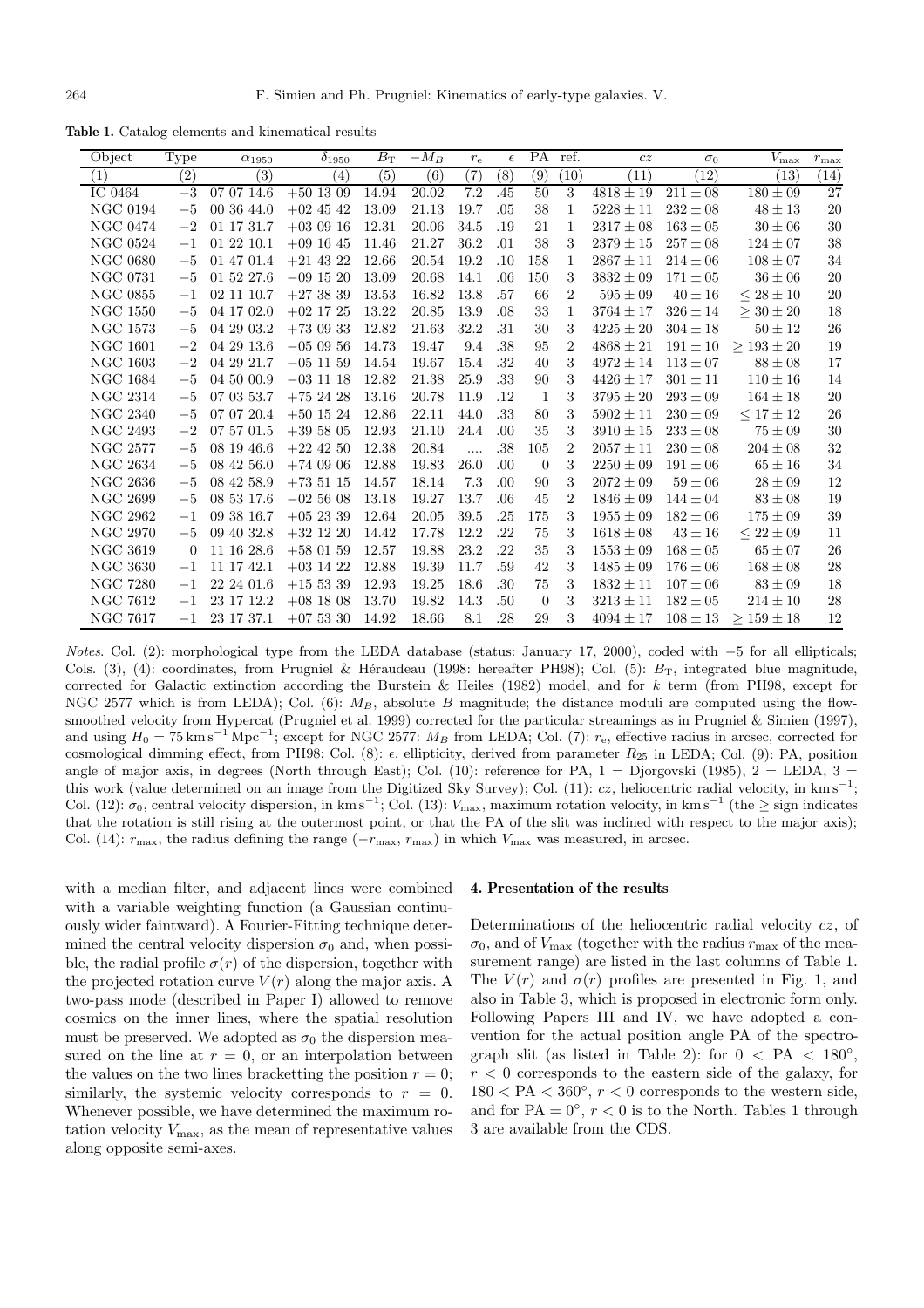

**Fig. 1.** Profiles of rotation velocities and velocity dispersions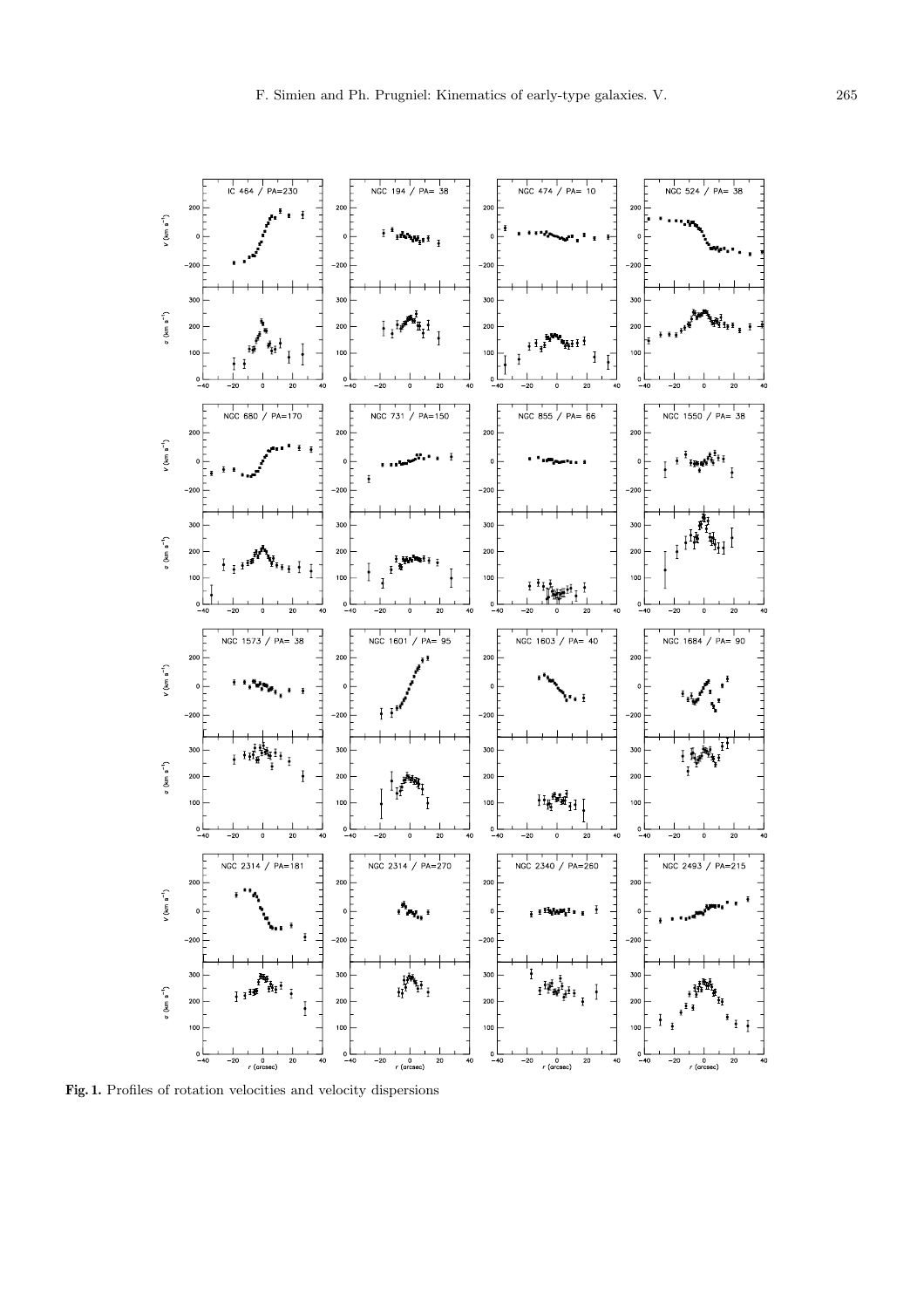

**Fig. 1.** continued

Our results are summarized as follows:

- We have measured the central velocity dispersion  $\sigma_0$ for 26 early-type galaxies: these values were still unavailable for five objects. We have also determined the  $\sigma(r)$  and  $V(r)$  profiles along the major axis and, for most galaxies, we have been able to measure the maximum rotation velocity  $V_{\text{max}}$ : this parameter was still unavailable for 21 of these objects;
- **–** We note several peculiar features. In NGC 1550, the rotation curve is unexplainably distorted; in NGC 1684, a secondary photometric peak is present at  $\simeq 6$ <sup>"</sup> West of the nucleus, where the kinematic profiles are distorted; in NGC 2634, the amount of rotation at  $PA = 285^{\circ}$ , i.e. close to the minor axis, is similar to that along the major axis.

The data presented here, together whith those of the preceding papers of the series, are available in the HYPERCAT database (Prugniel et al. 1999), at http://www-obs.univ-lyon1.fr/hypercat/.

Acknowledgements. We are endebted to the telescope operators at the Observatoire de Haute-Provence for their help in collecting the data. We thank the referee, Giovanni Busarello, for his careful reading of the first version of the manuscript. We have made use of the Lyon-Meudon Extragalactic Database operated by the LEDA team. We have also made use of the ESO/ST-ECF first Digitized Sky Survey (DSS). The DSS was produced at the Space Telescope Science Institute under U.S. Government grant NAG W-2166; its images are based on photographic data from the Oschin Schmidt Telescope on Palomar Mountain and the UK Schmidt Telescope. The plates were processed into the present form with the permission